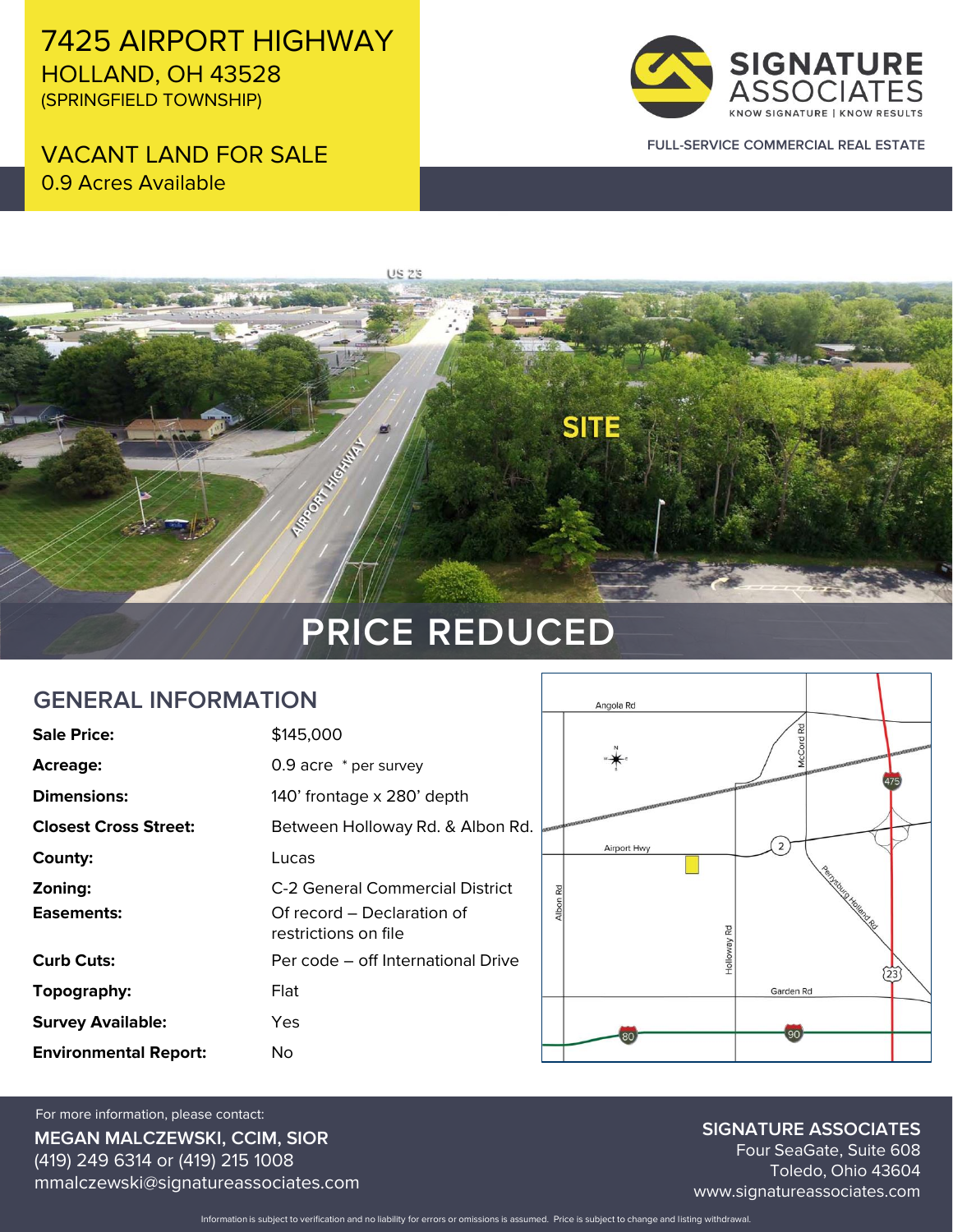### 7425 Airport Highway, Holland, OH 43528 Vacant Land For Sale

| <b>PROPERTY DESCRIPTION</b> |                                       | <b>UTILITIES</b>              |                      |  |
|-----------------------------|---------------------------------------|-------------------------------|----------------------|--|
| Improvements:               | None                                  | Electric:                     | <b>Toledo Edison</b> |  |
|                             | Gas:                                  | Columbia Gas                  |                      |  |
| <b>Restrictions:</b>        | Per zoning. Restrictions on file.     | Water:                        | City of Toledo       |  |
| Sign on Property:           | Yes                                   | <b>Sanitary Sewer:</b>        | City of Toledo       |  |
|                             | Front-120' from centerline of Airport | Storm Sewer:                  | City of Toledo       |  |
| Setbacks:                   | Side-10' Rear-20'                     |                               |                      |  |
|                             | *curb cut has to be approved by ODOT  | <b>2021 REAL ESTATE TAXES</b> |                      |  |
| <b>Adjacent Land</b>        |                                       | TD:                           | 65                   |  |
| North:                      | Commercial                            | Parcels:                      | 37682                |  |
| South:                      | Office                                | <b>Assessor Number:</b>       | 28015137             |  |
| East:                       | Commercial                            |                               |                      |  |
|                             |                                       | <b>Total Annual Taxes:</b>    | \$2,623.54           |  |
| West:                       | Office                                |                               |                      |  |

#### **Comments:**

- Adjacent to Auto Zone.
- **E** Approximately 140' of frontage on Airport Highway.
- **EXECT Located just west of the four-way I-475/US-23 interchange, approximately 1.45 miles from the site.**
- Near other retailers to include Kroger, Tim Hortons, Rite Aid, Advanced Auto, Menard's, Aldi, Taco Bell, Waffle House, O'Reilly Auto Parts. (See attached aerial – trade map for locations of other retailers.)
- Convenient to surrounding residential/multi-family developments**.**

**MEGAN MALCZEWSKI, CCIM, SIOR** (419) 249 6314 or (419) 215 1008 mmalczewski@signatureassociates.com For more information, please contact:

#### **SIGNATURE ASSOCIATES**

Four SeaGate, Suite 608 Toledo, Ohio 43604 www.signatureassociates.com

Information is subject to verification and no liability for errors or omissions is assumed. Price is subject to change and listing withdrawal.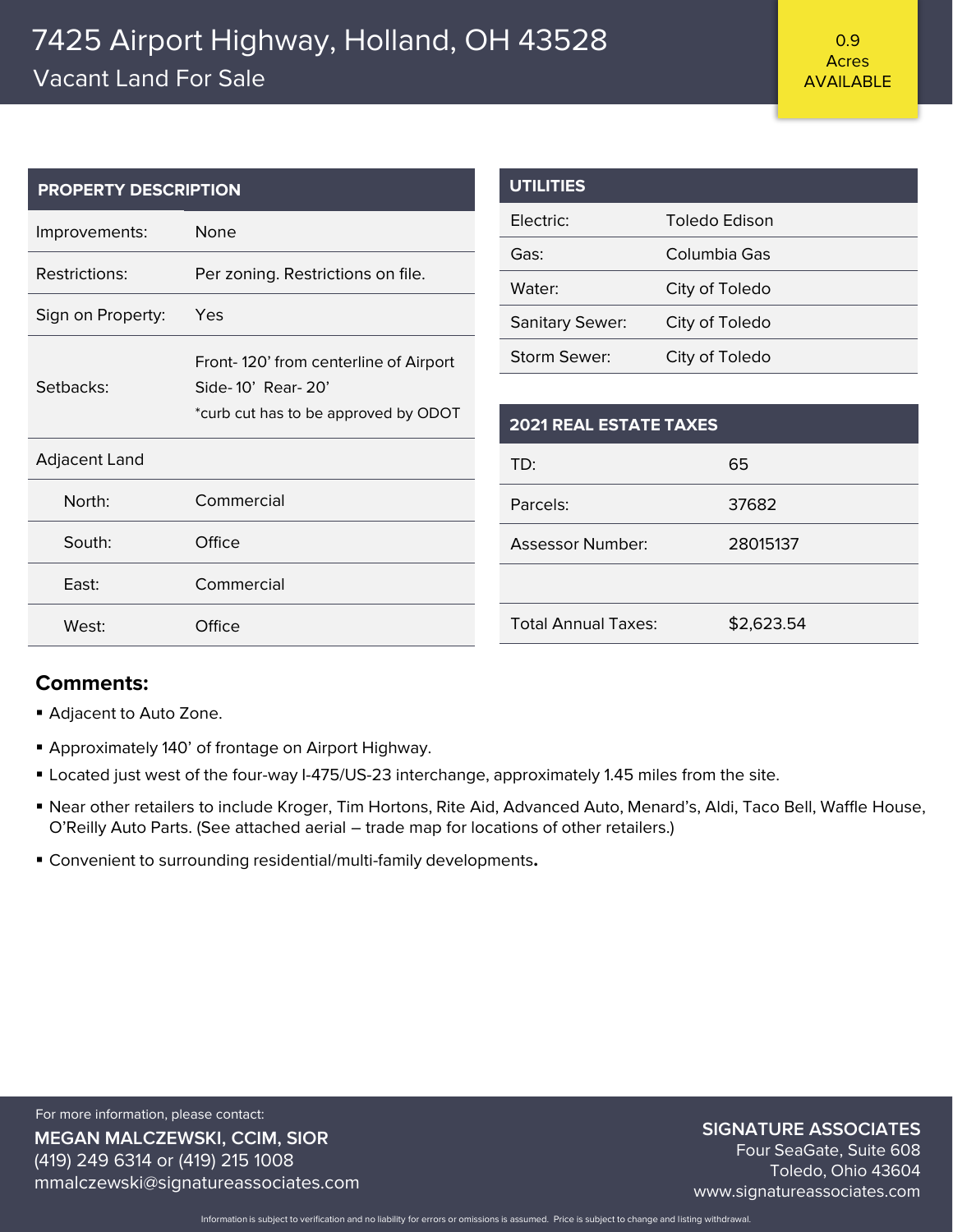## 7425 Airport Highway, Holland, OH 43528

#### Vacant Land For Sale

0.9 Acres AVAILABLE



**MEGAN MALCZEWSKI, CCIM, SIOR** (419) 249 6314 or (419) 215 1008 mmalczewski@signatureassociates.com For more information, please contact:

#### **SIGNATURE ASSOCIATES**

Four SeaGate, Suite 608 Toledo, Ohio 43604 www.signatureassociates.com

Information is subject to verification and no liability for errors or omissions is assumed. Price is subject to change and listing withdrawal.